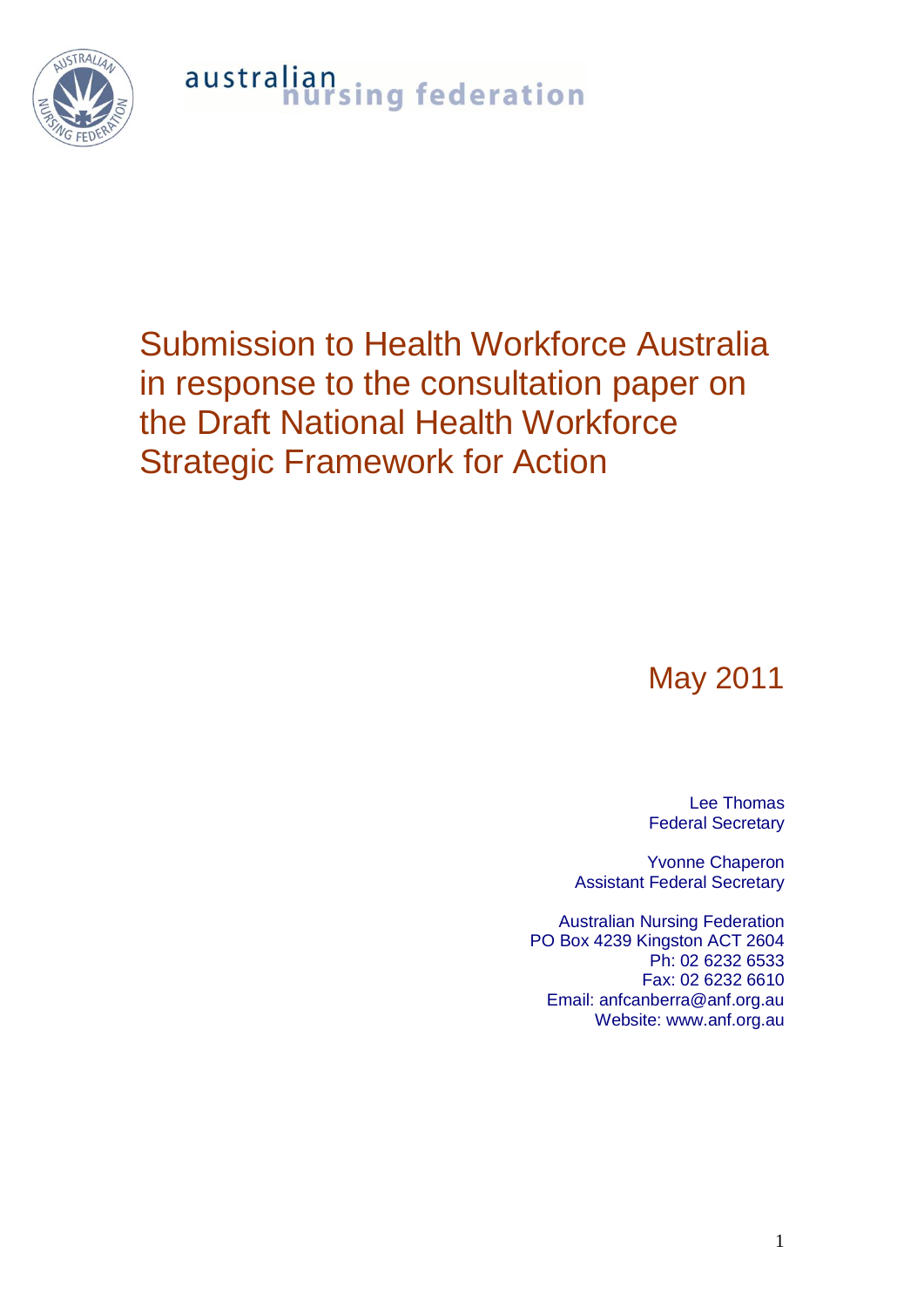

### **1. Introduction**

Established in 1924, the Australian Nursing Federation (ANF) is the largest professional and industrial organisation in Australia for nurses, midwives, and assistants in nursing, with Branches in each State and Territory of Australia. The core business for the ANF is the professional and industrial representation of our members and the professions of nursing and midwifery.

The ANF has a membership of over 200,000 nurses, midwives and assistants in nursing. Our members are employed in a wide range of settings in urban, regional, rural and remote locations, in both the public and private health and aged care sectors.

The ANF participates in the development of policy relating to: nursing and midwifery practice, professionalism, regulation, education, training, workforce, and socioeconomic welfare; health and aged care, including reform agendas, community services. veterans' affairs, occupational health and safety, industrial relations, social justice, human rights, immigration and migration, foreign affairs and law reform.

The ANF welcomes the opportunity to contribute to the work of Health Workforce Australia (HWA) by providing comment on the draft *National Health Workforce Innovation and Reform Strategic Framework for Action (Framework).* The submission to follow reflects support for the Framework"s "Domains for Action" with our commentary highlighting particular points for HWA around the strategy statements within each domain.

## **2. General comments**

Given that nursing and midwifery form the largest cohort of the health and aged care workforce, the ANF has a primary concern that any reform must start with a genuine evaluation of the sector (what"s working and what"s not) and agreement that respect will be given to existing roles in the pursuit of proposed innovation. The ANF has an industrial mandate to ensure a work environment conducive to the growth and development of the nursing and midwifery professions, leading to safe and competent delivery of health and aged care to the Australian community. Reform shouldn"t automatically mean wholesale change of the workforce profile or a diminution of qualification levels without a sound evidence base as the rationale for such change.

The policies and submission work of the ANF give a clear indication of the leadership role the Federation plays in workforce planning, policy and reform at state and territory and federal levels. The ANF has been a strong supporter of the Australian Government"s reform agenda in the health care arena and has recognised that this is an opportune time for a review of the workforce which delivers that care. As shifts have occurred in disease patterns and complexity of chronic conditions and comorbidities over past years, the nursing and midwifery professions have, in conjunction with other health professionals, evolved care modalities to meet changing needs. Oftentimes there has been a concomitant need for appraisal of the most appropriate worker and level of competence required to meet care requirements, and changes made accordingly.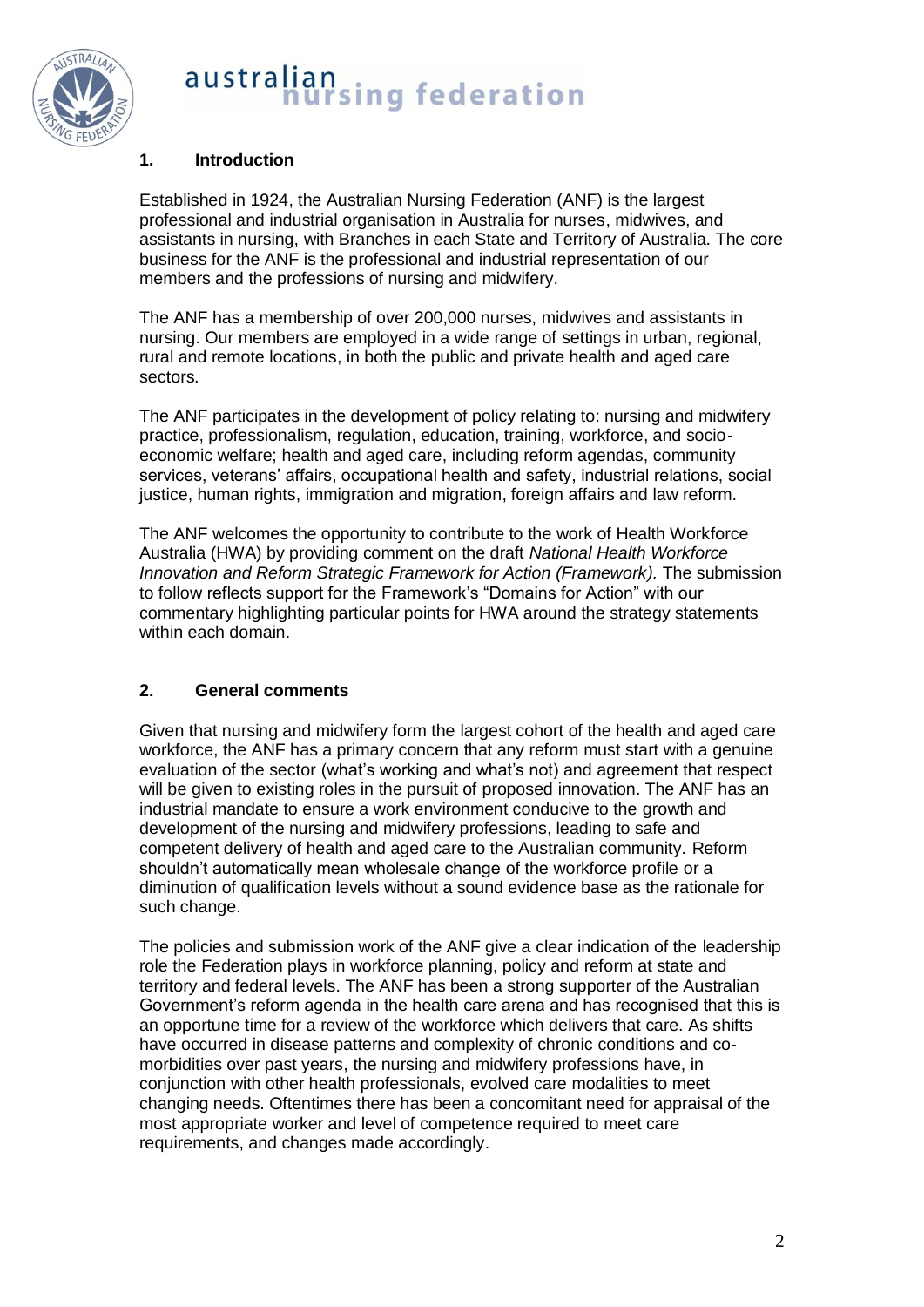

The ANF has been, and continues to be, a strong advocate for a national approach to workforce planning across the health professions. The initial building block for this process has been the establishment of national registration and accreditation of education programs leading to registration. The ANF is working with the Australian Health Practitioner Regulation Agency (AHPRA) and the Nursing and Midwifery Board of Australia (NMBA) to achieve the successful implementation of the National Registration and Accreditation Scheme (NRAS). This has included advising both AHPRA and the NMBA of difficulties experienced by our members as the new system beds down; and, giving evidence at the Senate Inquiry into the Administration of the Health Practitioner Registration by AHPRA, of the clear need for greater investment of funds and education for call centre personnel, to expedite the implementation of NRAS. The contribution of NRAS to workforce reform is national standardisation of terminology, professional standards, codes and guidelines, greater flexibility for health professionals moving around the country, and improved processes for protecting the public. The mobility issue is especially important for workforce flexibility and prompt response in times of natural or manmade disasters; pandemics; or, for mobile emergency care teams crossing jurisdictional boundaries.

Similarly, the ANF has argued that health workforce and education planning cannot occur in isolation. The HWA consultation rightly recognises that there needs to be dialogue between these two existing silos to "support the Australian health workforce into the future". Any sensible analysis of health workforce requirements for present and future needs, in terms of numbers and qualifications, can only be undertaken in the context of knowledge of educational programs, capabilities, reforms and innovation. Of course, the inverse is also true that workforce planners must include the education sector in discussions on proposed innovation, so that the graduating workforce is equipped for new models of care delivery.

This submission reflects the position of the ANF that nurses and midwives continue to be an underutilised resource, and, that assistants in nursing (however titled) could be further drawn into the health and aged care workforce but with the public protection safeguard of a professional practice framework through the regulatory process. To this end the ANF has applied to the Australian Health Ministers Advisory Council for regulation of AINs using the existing regulatory framework for nurses and midwives.

The views submitted separately to HWA by the Victorian Branch of the ANF are supported. In addition, as a member of the National Rural Health Alliance, the ANF gives support for the submission made on behalf of the Alliance member organisations.

## **3. Specific Comments**

## **3.1 Nursing and midwifery within the health workforce**

As stated previously the nursing and midwifery professions constitute more than half the health and aged care workforce in Australia.<sup>1</sup> The contribution then of nurses, midwives and assistants in nursing to the delivery of care in these sectors is significant. They provide health care to people throughout their lifespan, and across all geographical areas of Australia. They practice in: homes, schools, communities, general practice, local councils, industry, offshore territories, aged care, retrieval services, rural and remote communities, Aboriginal and Torres Strait Islander health services, hospitals, the armed forces, universities, mental health facilities, statutory authorities, general businesses, and professional organisations.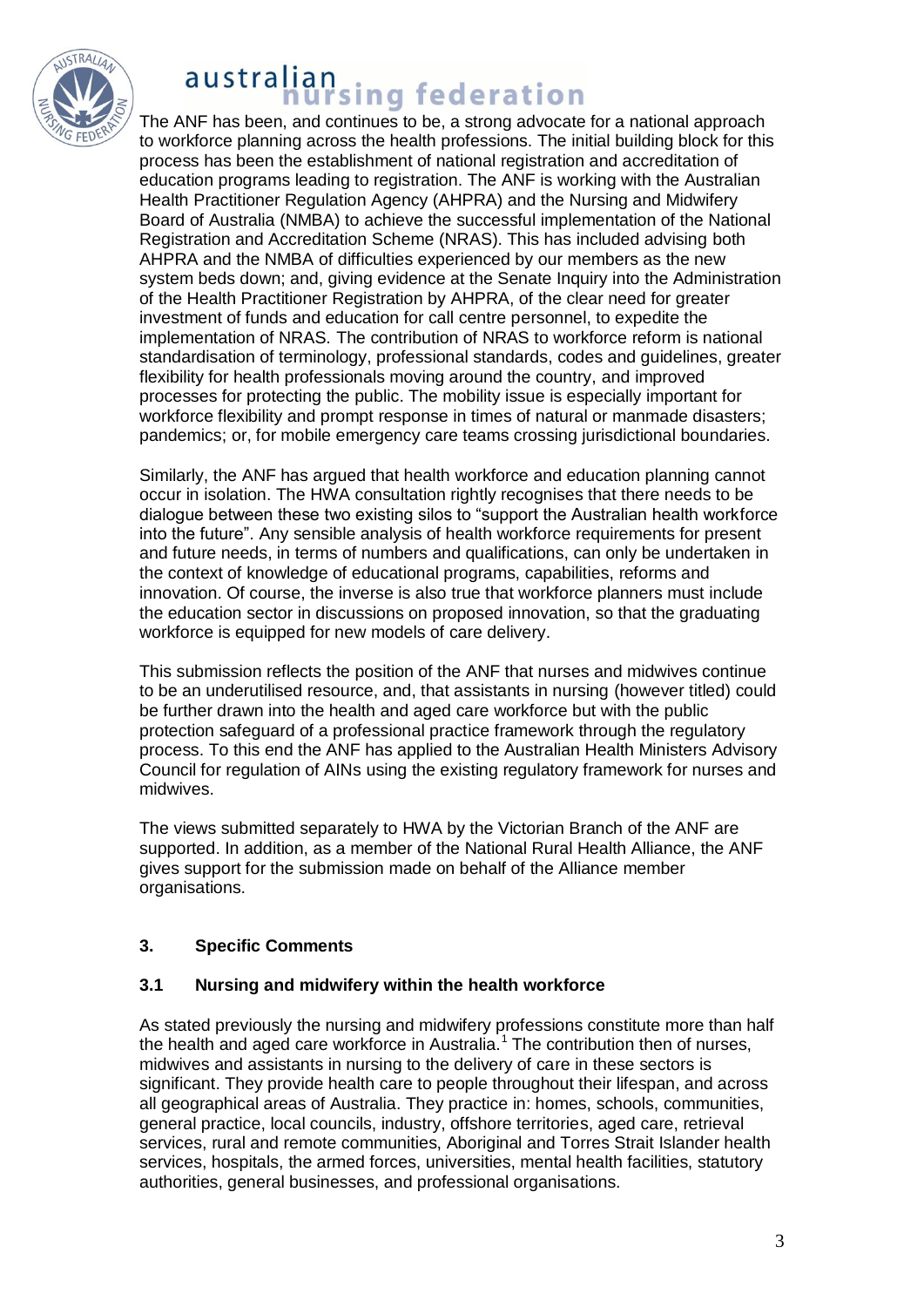

Registered nurses and midwives undertake a minimum three year undergraduate education program in the university sector which leads to registration. Following this initial preparation, there are a plethora of post graduate programs relevant to their area of practice and which enhance their ability to provide safe and competent care. In addition, nurses and midwives engage in continuing professional development activities to maintain competence and this is now recognised under the NRAS. Enrolled nurses complete a minimum 12 month program at Certificate IV or Diploma level in the Vocational Education and Training (VET) Sector which leads to registration. While there are Certificate III courses available in the VET sector for AINs, there is no national standard or requirement, meaning that currently not all people working in that capacity have undertaken any preparatory education.

In 2008 the ANF, in conjunction with the Australian Practice Nurses Association, the Australian College of Nurse Practitioners, Royal College *of* Nursing, *Australia* and the Australian College of Mental Health Nurses, developed a consensus statement in relation to the role of the registered nurse and nurse practitioner in primary health care.<sup>2</sup>This statement has some pertinent points to make about the role of registered nurses in the health workforce, as follows:

*Registered nurses are self-regulated health care professionals who provide care in collaboration with other health professionals and individuals requiring nursing care. Legislation and regulation guide nursing practice. Registered nurses, as qualified licensed professionals, are accountable and responsible for their own actions.* 

*Nurses are entitled to identify the nursing care which they are educated, competent and authorised to provide. Nurses are held accountable for their practice by the nurse regulatory authorities [now NMBA], whose role is to protect the public, as is the case for all other regulated health professions.* 

*As regulated health professionals, registered nurses are not 'supervised' nor do they provide care 'for and on behalf of' any other health care professional. Nurses acknowledge that all health care is a collaborative endeavour focused on positive outcomes for individuals and groups.* 

*Registered nurses are prepared for advanced practice through post registration education, and accept responsibility for complex situations which may encompass clinical, managerial, educational and research contexts. They provide leadership, initiate change and practise comprehensively as an interdependent member of the team. These nurses have particular breadth and depth of experience and knowledge in their field of practice. Where appropriate, these advanced registered nurses may seek authorisation or endorsement as a nurse practitioner.*

*The nurse practitioner role is differentiated by their expert practice in clinical assessment, prescribing, referral and diagnostics. These broader practice modalities are enshrined in state and territory legislation [now also national law]. While there are around 300 [now 538] authorised or endorsed nurse practitioners in Australia, only around half of these nurses are employed in nurse practitioner positions and even less are practising to the full scope of their role. Some of the restrictions on nurse practitioner practice are the lack of positions, an inability for patients to receive subsidised medicines if*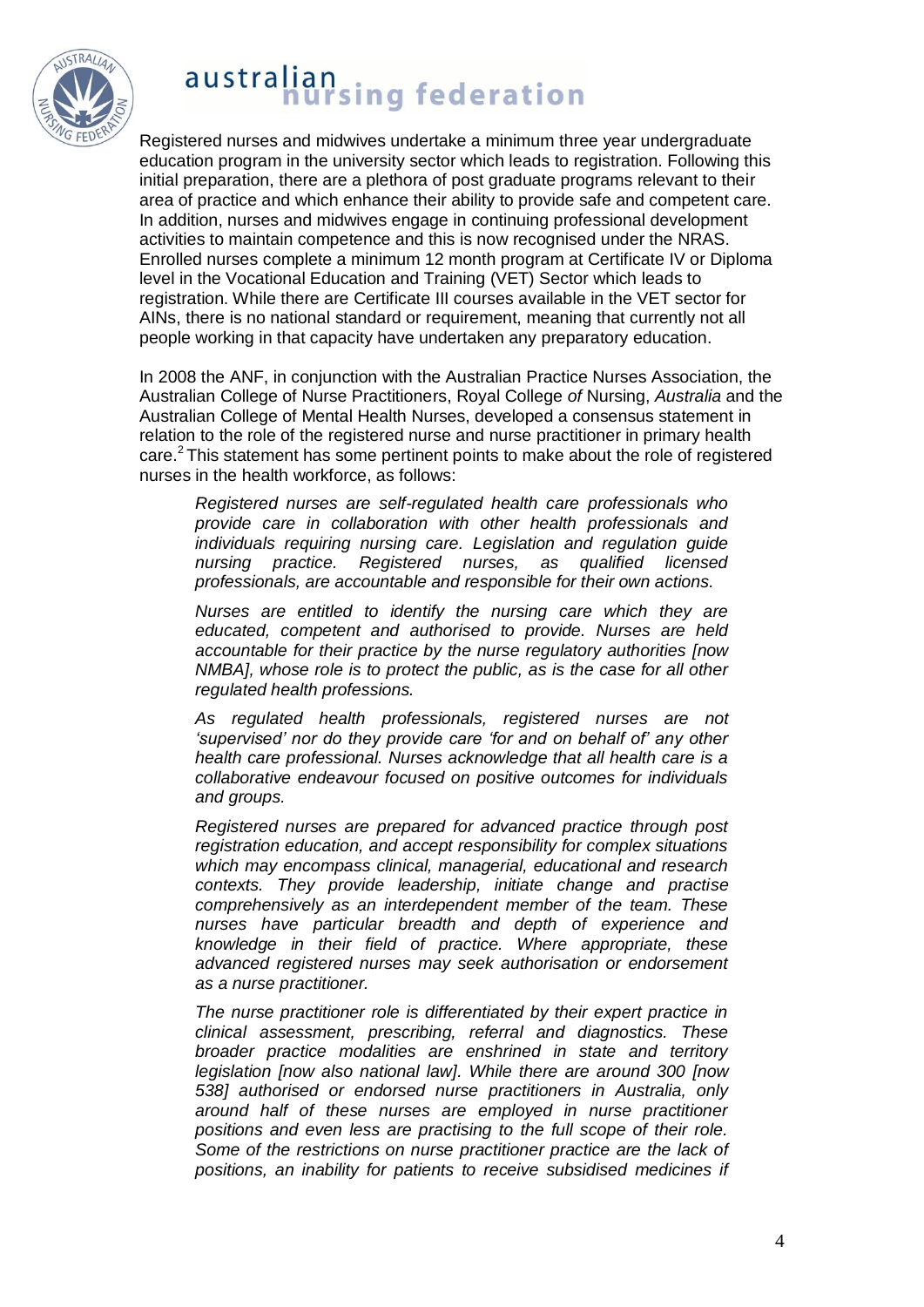

# *prescribed by a nurse practitioner (as distinct from a medical*

*practitioner) or rebates from Medicare for nurse practitioner services, limiting their practice and reducing patients' access to affordable, high quality health care.*

The numbers of endorsed Nurse Practitioners have almost doubled in the last three years and legislative amendments have allowed for Nurse Practitioners and eligible midwives to access Medicare Benefits Schedule (MBS) rebates and Pharmaceutical Benefits Scheme (PBS) subsidies for the people for whom they provide care. This is limited however, as is explained in the "Case for reform" section.

Assistants in Nursing (AINs) are a growing and valuable part of the nursing community. We believe the nursing profession has a responsibility to support AINs in obtaining nationally consistent education, competency standards and scope of practice, to best provide safe and competent care for those using the health and aged care systems. This can really only be achieved through the process of regulation, as it is for nurses and midwives.

With regard to Figure 2: *Australian Health Workforce defined*, on page 10 of the consultation document, the ANF makes the following points:

- in allowing for a "greater role for consumers" and in promoting consumer centred care, this could perhaps be better reflected by "consumers" sitting in the inner circle;
- a new circle to be drawn surrounding the inner circle, which says "health workforce", with the spokes going off from this circle; and,
- a big circle around the whole diagram which signifies the "supportive" environment" in which all activity occurs.

## **3.2 Case for reform**

The position of the ANF is that the health system needs reform in order to deliver safe, quality care that is equitable in terms of access; meets best practice standards in terms of achieving the best possible outcomes; and is delivered around the needs of patients. The current health system is driven by and is centred around a 'medical model' which is hampering reform efforts to develop new service delivery models involving care provided by nurses and midwives within multidisciplinary teams. The current health system needs to focus more on early intervention, health promotion, prevention of illness and injury and the provision of high quality integrated care in the community. This approach aims to expand access to care outside the acute hospital setting including primary health care, aged care and sub-acute care, as well as ensuring better integration between these sectors.<sup>3</sup>

The current health system does not meet the principles of equitable access and this is largely due to the output based system of financing health care and an over emphasis in the Australian Health Care Agreements on hospital-based or acute care.

While the current health reforms are indicating a desired shift by the Government towards a greater emphasis on primary health care, unless funding models are restructured to enable a broader range of health professionals to directly deliver services, then "increased equality in health outcomes and access to care" may not be achieved. The introduction of the legislation to enable nurse practitioners and eligible midwives to gain access to MBS rebates and PBS subsidies for the recipients of their care is a case in point. The intent of this legislation was to improve access by the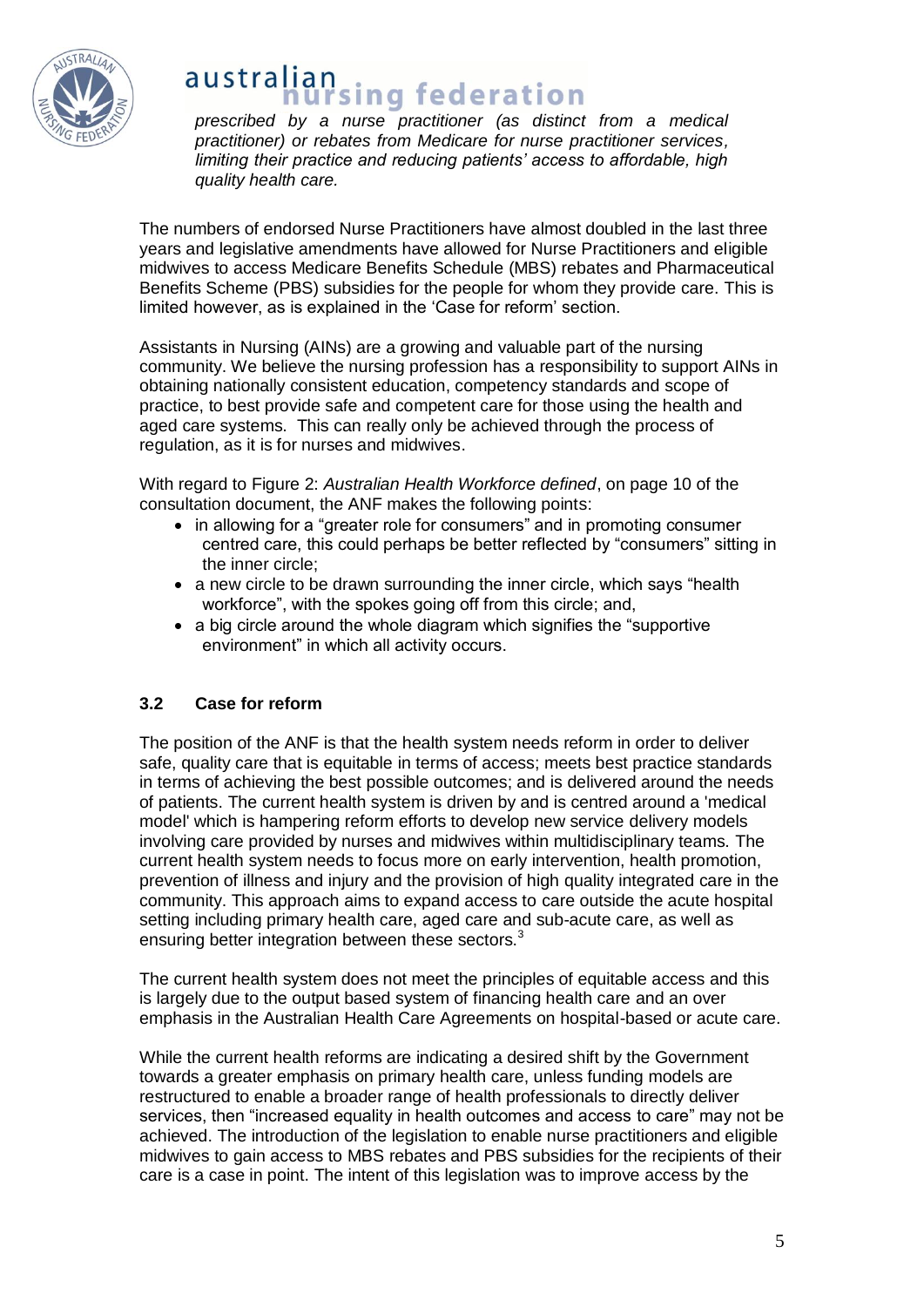

## australian **Hallsing federation**

community to qualified health professionals. However, following intense counterlobbying, changes to the legislation have resulted in severe limitations to the realisation of workforce innovation for nurse practitioners and eligible midwives.

Nurses and midwives form the largest component of the health care workforce. It is critical that their contribution to "a sustainable and affordable health system" be recognised and that they be an integral part of planning and implementation of reforms.

Significant health care dollars are wasted when graduates of nursing and midwifery programs, experienced nurses and midwives, and those re-entering the workforce after a period of absence, are not supported in their workplace and decide to leave the health care sector. This decision is regrettable for the usually committed individual health professional concerned, and more importantly, for the community. The ANF, as the industrial and professional body for the nursing and midwifery professions, stresses the high importance of the identified future outcome of "well supported workforce". Attention must be paid to such issues as: the socio-economic welfare of the health workforce; workplace conditions, including occupational health and safety issues; educational supports, including orientation programs, facilitation of continuing professional development, and post graduate studies; team building and multidisciplinary communication; IT infrastructure access and supports; debriefing and counseling; adequate staff numbers and skills mix for the care to be delivered; Incentives for isolated practice; and, financial support for nurses and midwives to undertake clinical placement experience, either as an undergraduate student or a clinical upgrade program (for example, a nurse from a rural health facility going to a metropolitan emergency department for updating on current practice on emergency procedures).

### **3.3 Domain 1: Health workforce reform for more effective and accessible service delivery**

#### **Reforming health workforce roles for more effective and accessible service delivery models to better address health promotion, prevention population and demographic needs and improve productivity.**

The view expressed in the consultation document that "it is important that during a major period of health system and health workforce reform the current workforce and service delivery systems continue to be supported…" is agreed to by the ANF. The majority of health professionals are committed to providing high quality, safe and competent health and aged care and these people should not be made to feel threatened by the current climate of a national focus on health workforce innovation and reform. In fact, they should be encouraged to highlight exemplars of innovative practice at their local level and the workforce profile involved, for consideration for national applicability.

The ANF is supportive of workforce reform which is undertaken in an environment of full and frank consultation with all stakeholders, especially the relevant industrial and professionals bodies representing health and aged care workers. The ANF has demonstrated a preparedness to embrace new models for service delivery in order to improve access by the community – working closely at jurisdictional or local levels to ensure optimal outcomes for nurses, midwives and assistants in nursing, and for the recipients of care services. Altered care models have sometimes in the past, and will continue to, necessitate either changes to practices for existing health or aged care workers or the introduction of new cadres of workers. The ANF supports both approaches but insists, in the interests of mitigating risk to the public that a) existing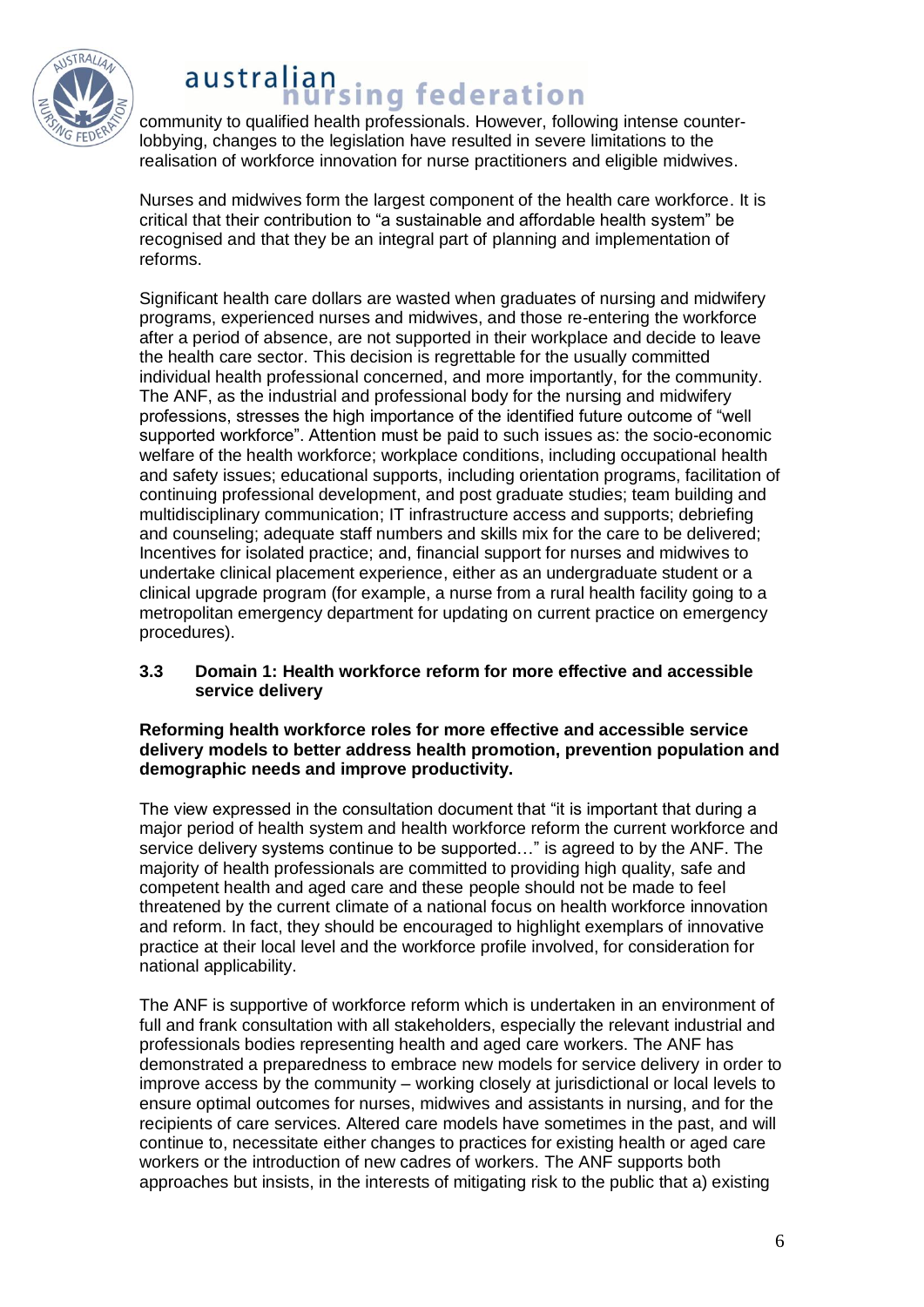

## australian **Hallsing federation**

workers be supported by education or funding for appropriate levels of staffing and skills mix when new technologies/practices/patterns of staffing, are instituted, and b) that the introduction of any new cadre of health or aged care worker be within the framework of current regulation for health professionals (particular examples are the physicians assistant role and assistants in nursing – this will be expanded on under Domain 5).

As pointed out earlier, nurses and midwives do not work "for and on behalf" of other health professionals. They are qualified and regulated professionals, accountable for their own practice under national law. New models of care which are not based on fee-for-service (in particular for nurses in general practice) or unnecessary restrictions such as legally prescribed written collaborative arrangements (as applies to nurse practitioners and eligible midwives) are urgently needed within the milieu of health workforce reform, in order to achieve "more effective and accessible service delivery".

The role of Aboriginal Health Workers is fully supported by the ANF and many of our members who practice in rural and remote parts of Australia have close working relationships with these valuable workers. The ANF foresees a greater role for Aboriginal Health Workers to help close the gap on inequality between the health outcomes for Indigenous and non-Indigenous Australians. Financial and material resource investment is required to enable this to occur.

Assistants in Nursing (AINs) are a growing and important part of the nursing community. The ANF considers that it has a responsibility to support AINs in obtaining nationally consistent education, competency standards and scope of practice, to best provide safe and competent care for those using the health and aged care systems. The ANF argues strongly that this can really only be achieved through the process of regulation, as it is for nurses and midwives. Over the past two decades the care need profile of patients in hospitals, residents in residential aged care and those being provided care in the community, has changed dramatically. The care needs of hospitalised patients are more acute, with shorter lengths of stay and convalescence occurring outside hospital. Residents in aged care facilities require higher levels of care, which in the past would have been provided in hospital. AINs can now be found in all of these care settings. This spread in areas of practice for AINs is occurring at the same time as the dramatic increase in the complexity and scope of care requirements just described. In order to reduce risk to the public, and provide protection for AINs themselves and the nurses and midwives who supervise their work, it is imperative that the practice of this cadre of worker be governed by regulation.

With regard to generalist practice the ANF makes the point that all nurses undertake a generalist undergraduate degree program. Many nurses choose to remain in generalist medical or surgical areas, general practice or community health centres, or rural and remote practice. However, the reality is that there is such a depth of knowledge required in today"s complex health and aged care sector that a significant cohort of the nursing profession specialise in order to deliver the most competent evidence based care possible to their clients. In addition, consumers have ready access to avenues such as the internet for self-researching of their conditions and expect that their health professionals will have specialist knowledge to advise on their care needs. There must be a recognition of this need to specialise, and support for the required education, in the health workforce reform process.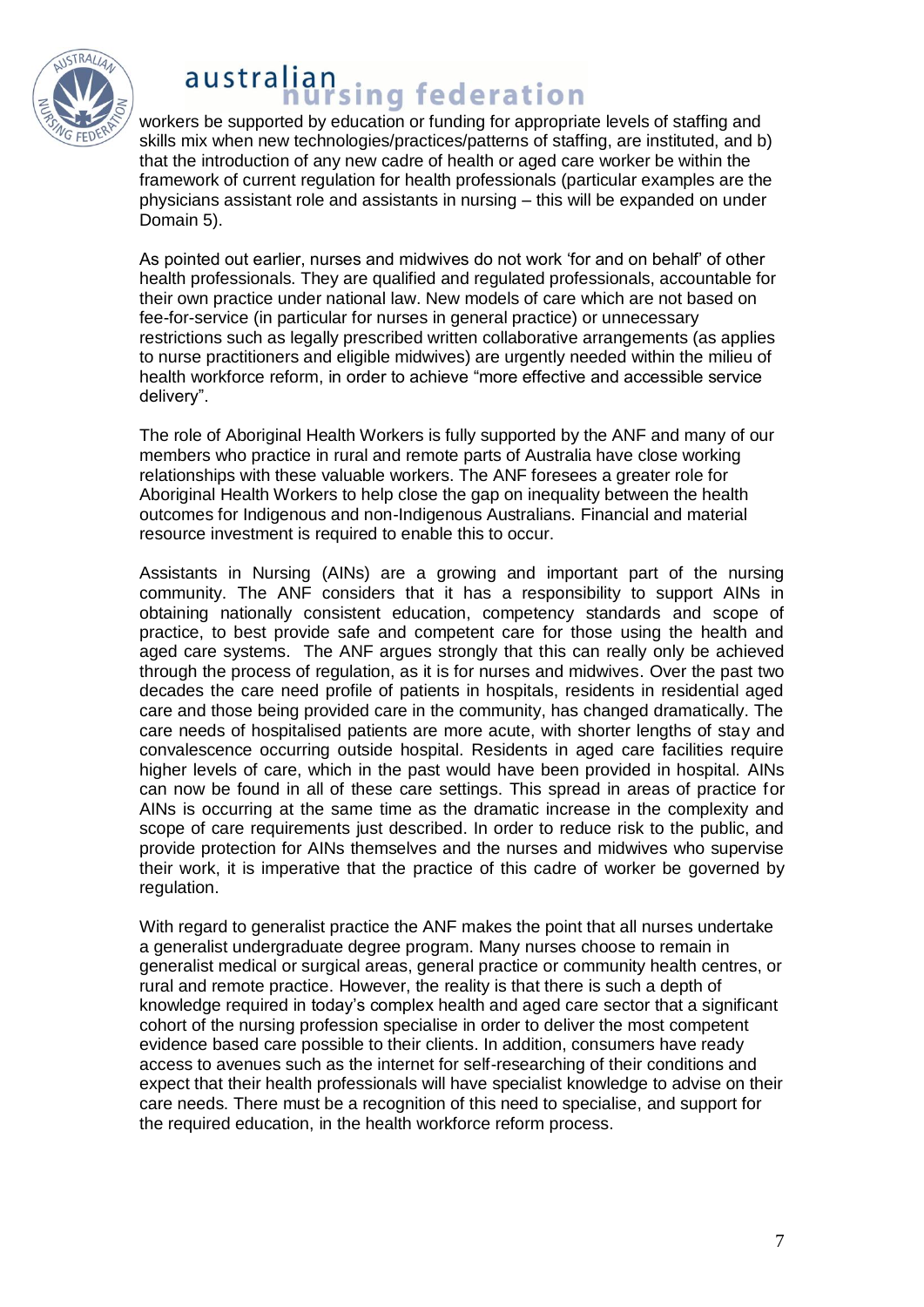

## **3.4 Domain 2: Workforce capacity and skills development.**

**Develop an adaptable health workforce – equipped with the requisite competencies and support that provide team-based and collaborative models of care.**

This Domain is a prime example of an area where much work is already being undertaken to build the workforce capacity and skills development. This provides an ideal base on which current work of the HWA can further build to make sure that health professionals in every geographical part of the country and across the public and private sectors can benefit in terms of development and growth of workforce capacity and skills required.

The nursing and midwifery workforce has demonstrated enormous capacity for adapting to meet the health care needs of the community. In 2009 the ANF led a consortium of national nursing and midwifery groups in the preparation of the document *Consensus View on Primary Health Care in Australia*<sup>4</sup> which features numerous stories from nurses and midwives who have adapted their practice to provide innovative services to meet particular health care needs within their communities. Other examples are regularly highlighted in the monthly Australian Nursing Journal of the ANF and the publications of other nursing and midwifery groups. It must also be noted that many of the examples of innovative practice and adaptations to the workforce involve multidisciplinary team approaches to care delivery.

The nursing and midwifery professions have well established professional standards (competencies) which undergraduates must meet in order to be registered as beginning practitioners. These competencies form part of the professional practice framework for regulation as a nurse or midwife. The ANF contends that AINs, as direct care providers, must likewise have a professional practice framework (which includes minimum education and professional standards) and be regulated. This step would enhance the capacity of these workers to adapt to, and provide safe care, in a greater range of service delivery settings.

While clinical educators can be found in many acute and aged care facilities, their numbers are far from adequate for the size of the nursing and midwifery workforce. Their support is vital for undergraduate students in clinical placements, newly graduated nurses and midwives, practitioners already in the sectors, and those who are re-entering after a period of absence.

Existing cohorts of the health workforce each contribute their unique knowledge base and philosophy of care to the team-based and collaborative models of care. It is important that there are no attempts made to diminish their uniqueness, to the base level of a generic health worker, in an effort to grow a generalist workforce. The ANF cautions that this would serve to promote a bland workforce which would compromise safe and competent care delivery. Team members with differing knowledge and skills create a challenging and dynamic environment which fosters research and innovation.

## **3.5 Domain 3: Health workforce leadership for sustainable change.**

**Develop leadership capacity to support and lead health workforce innovation and reform.**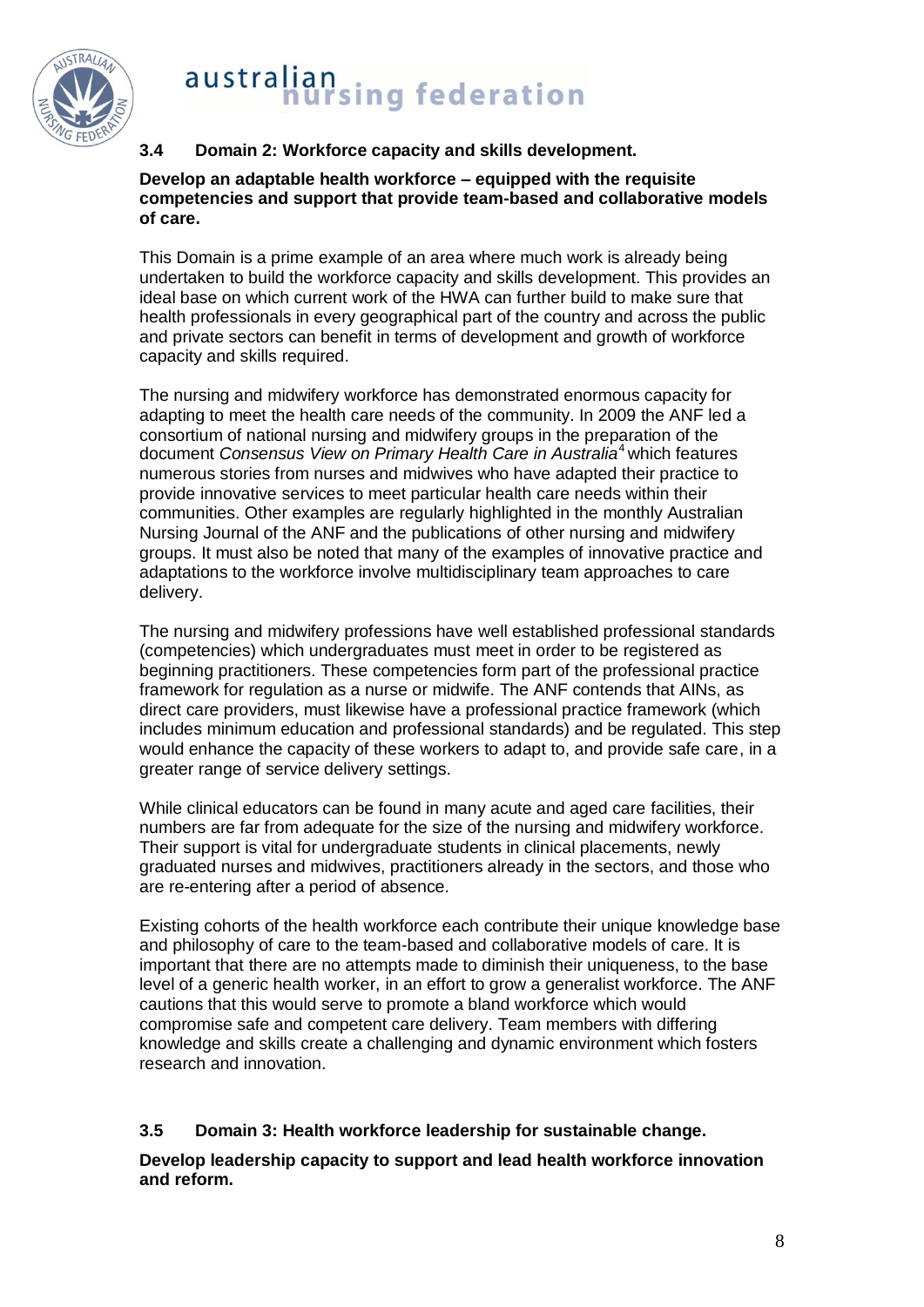

While there are many capable leaders within the nursing and midwifery workforce, the ANF considers that there is a need for investment in leadership programs within the health workforce. Leaders should be encouraged at all levels within clinical, management, research, policy and education fields in nursing and midwifery; and, leadership programs made available at these different levels. Processes need to be in place to identify leaders early in their career, and to reward and recognise those in the workforce who are seeking to create a better environment for their clients and their colleagues.

It is important that leaders who show initiative to research and pilot innovation in workforce structures or care modalities are supported. And, that where evaluation of programs gives evidence of positive outcomes for the workers and the care delivery, that investment is made by governments in infrastructure, education and staffing, for sustainable change, and replication where appropriate and possible. This is the element so often missing in attempts by leaders to introduce change which has proven to be acceptable to the workers, the consumers of health care, the professional and industrial bodies and management.

## **3.6 Domain 4: Health workforce planning.**

#### **Enhance workforce planning capacity, both nationally and jurisdictionally, taking account of emerging health needs and changes to health workforce configuration, technology and competencies.**

The ANF has welcomed the establishment of HWA as we have long advocated for a national approach to planning for the health workforce which provides a level of coordination across all health professional groups involved in the health and aged care sectors.

As previously stated the ANF was a strong supporter of the move to national registration. A prime factor in the achievement of national registration is that for the first time we will have national statistics for all of the ten regulated health professional groups. This data will greatly enhance the realisation of Domain 4 by providing the information vital for more accurate identification of current supply for more precise forecasting for future needs.

It is imperative that the ANF and other stakeholder groups be involved in health workforce planning. As the union for the largest cohort of the health workforce, the ANF brings a considerable influence and knowledge of the workforce to the planning table. The ANF has expertise in such issues as: occupational health and safety matters, staffing and skills mix design, professional issues to be considered in workforce planning, and industrial and legal requirements. In addition, the ANF has a close working relationship with all of the specialty nursing organisations and midwifery associations, as well as medical and allied health colleagues, and consumer advocacy groups. This means that together we can work with HWA to build on existing strengths in the health workforce and use our combined intellect to design new workforce structures to better meet emerging health needs.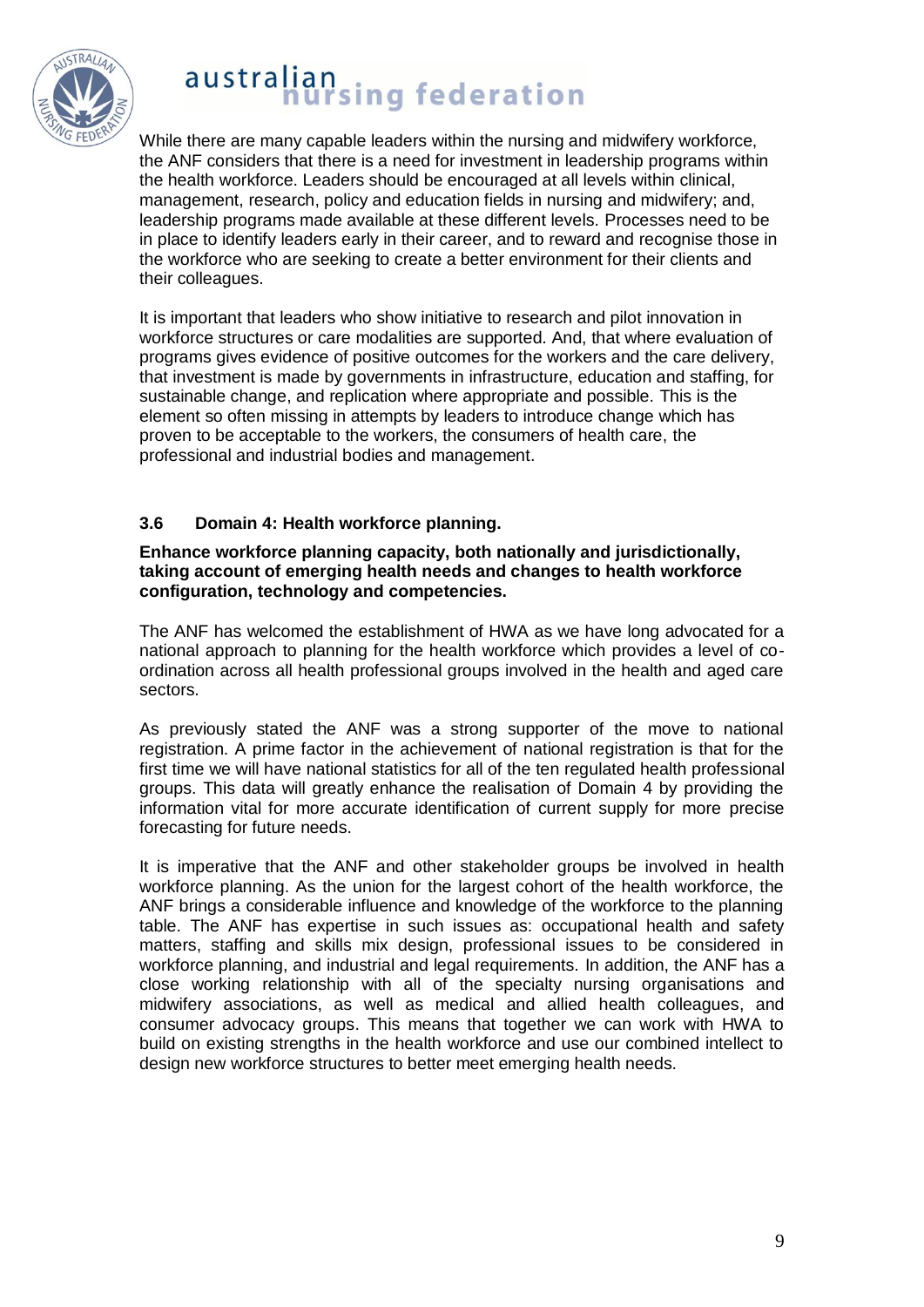

## **3.7 Domain 5: Health workforce policy and regulation advice.**

### **Develop policy, regulation, funding and employment arrangements that are supportive of health workforce reform.**

The ANF makes the following points to note under this Domain:

- insert an additional strategy regarding sustainable funding of health workforce reform;
- insert and additional strategy regarding development of policy to support flexible employment arrangements, for example older health professionals who might otherwise be forced to retire due to the high physicality of health and aged care. These experienced health professionals could act as mentors to younger people entering the workforce;
- greatly improved collaboration between relevant government ministers primarily health and education;
- investment in workforce research, including reform and innovation which has been successful at local levels ;
- introduction of incentive payments for encouraging reform implementation;
- evaluating "pilots" for applicability and sustainability across the country or communities; and,
- regulation of all workers in the health and aged care workforce who undertake direct care activities, in the interests of public protection.

## **4. Monitoring and Evaluation**

The ANF contends it is essential that processes be set up early in the development of the Framework to monitor and evaluate progress. It will be critical for HWA to include stakeholders, including the ANF, in these processes.

## **5. Conclusion**

Professional officers from the ANF Federal Office and State and Territory Branches have participated in workshops conducted by HWA around the country as part of the consultation on the draft *National Health Workforce Innovation and Reform Strategic Framework for Action (Framework).* Participation through those forums has given the opportunity to contribute to HWAs work on the Framework, in addition to feedback given through this written submission.

As the union for the largest single cohort of the health workforce, the ANF has a genuine interest in the workforce reform agenda. Nurses, midwives and assistants in nursing (however titled) need the assurance that reform processes will respect the existing workforce and seek to build on the strengths of the current system in introducing innovations for improvement.

The ANF continues to argue for the need for governments to invest in adequate numbers of staff and appropriate skills mix for safe and competent delivery of health and aged care, education, and material infrastructure (including IT), to support the health workforce. We are committed to working with HWA to achieve workforce reform which will produce the best outcomes for health and aged care workers and the recipients of that care.